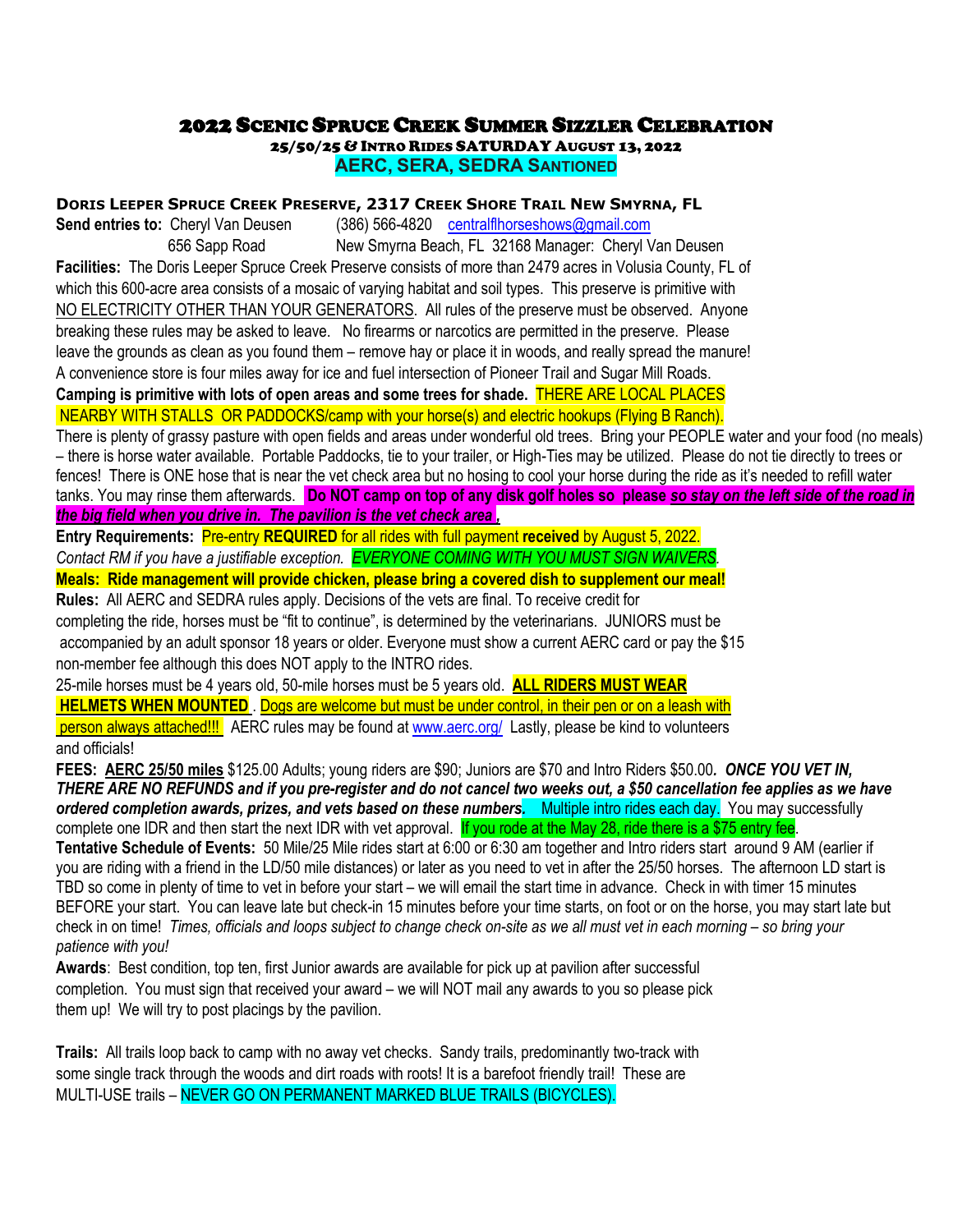Directions: *2317 CREEK SHORE TRAIL, NEW SMYRNA, FL into Doris Leeper Spruce Creek Preserve sign From I-95, take exit #249 New Smyrna Beach, SR #44 – Go east about 0.4 miles towards New Smyrna and take the FIRST left at caution light onto Sugar Mill Road. In 1.4 miles, Sugar Mill Road comes to a 4-way top sign. Go left onto Pioneer Trail for 1.7 miles. Go right onto Turnbull Bay Road. Go 2.15 miles and turn left onto Creek Shore Trail. Entrance to the preserve is 1.45 miles on left through an orange 'forest' gate.* 

*From I-4 take exit 118, SR #44 East towards New Smyrna Beach. In about 7.2 miles turn LEFT onto CR 4118 which is Pioneer Trail. In about 4 miles, you come to a 4 way intersection (Cabbage Patch Sopotnik's Bar on left corner. Stop and continue STRAIGHT still on Pioneer Trail, CR 4118. Go 4.1 miles (go over I95 but there is no exit there) to QUICK LEFT ON CURVE - Turnbull Bay Road. Go 2.15 miles and turn left onto Creek Shore Trail. The entrance to the preserve is 1.45 miles on the left through an orange 'forest' gate.* 

**NEARBY CAMPING:** Flying B Ranch is located approximately five miles away on Pioneer Trail. The address is 686 North Samsula Drive, New Smyrna Beach, FL 32168. Phone: 386-478-1244 They have electrical hookups, paddocks or stalls for your horses. You can keep your horses at Flying B and stay in a hotel or camp onsite with them. You can be at the ride site in about 15 minutes each morning.

Website for reservations is: <http://flyingb-ranch.net/>or email: [tomflyingb@msn.com](mailto:tomflyingb@msn.com)

**CHECKS MADE TO:** *Central FL Horse Shows or PAYPAL TO FRIENDS/FAMILY (not an option on the mobile app so send from laptop/desktop OR YOU PAY FEES*! - Mail or email (if you pay pal fees) to: Cheryl Van Deusen 656 Sapp Road New Smyrna, FL 32168 (386) 566-4820 [centralflhorseshows@gmail.com](mailto:centralflhorseshows@gmail.com)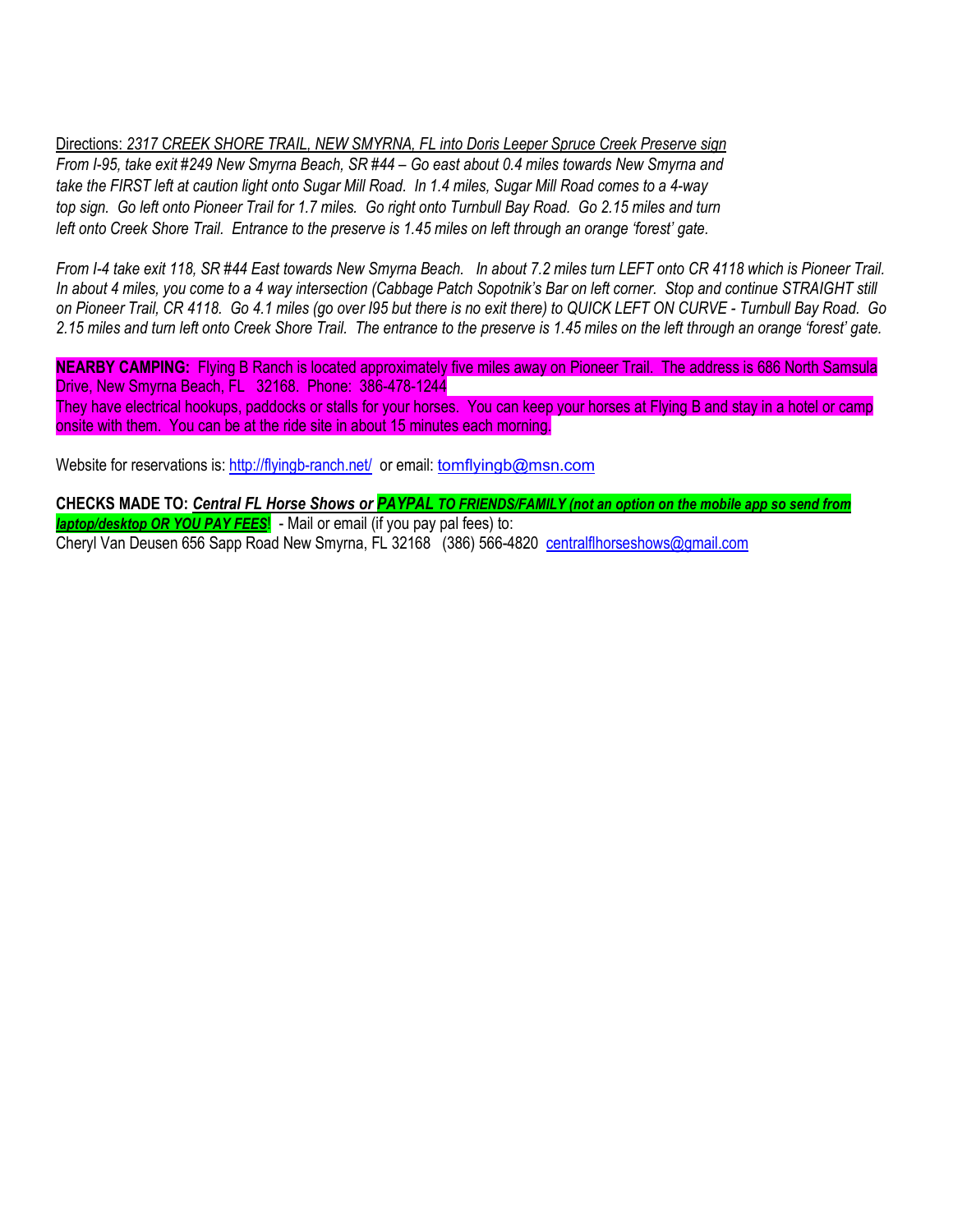## **2022 SCENIC SPRUCE CREEK SUMMER SIZZLER CELEBRATION**

|                                                       | <b>AERC#</b>                                                                                                                                                                                                                   | PLEASE!!! |  |  |  |
|-------------------------------------------------------|--------------------------------------------------------------------------------------------------------------------------------------------------------------------------------------------------------------------------------|-----------|--|--|--|
|                                                       |                                                                                                                                                                                                                                |           |  |  |  |
|                                                       | Emergency Contact Phone/Name: Contact American Control of The Control of The Control of The Control of The Control of The Control of The Control of The Control of The Control of The Control of The Control of The Control of |           |  |  |  |
| Coggins LAB & Date Pulled: Coggins LAB & Date Pulled: | Accession#                                                                                                                                                                                                                     |           |  |  |  |
| Coggins LAB & Date Pulled:                            | Accession#                                                                                                                                                                                                                     |           |  |  |  |
| Coggins LAB & Date Pulled:                            | Accession#                                                                                                                                                                                                                     |           |  |  |  |

Horse Owner's Name (if different)\_\_\_\_\_\_\_\_\_\_\_\_\_\_\_\_\_\_\_\_\_\_\_\_\_\_\_\_\_\_\_\_\_\_\_\_\_\_\_\_\_\_\_\_\_\_\_\_\_\_\_\_\_

| <b>AERC</b>                                        | <b>SEDRA Member</b>              |                                       |                                                        | WEIGHT DIVISION FOR 50 MILE RIDE - Featherweight (up to 160 lbs.)         |              |     |       |                         |                     |
|----------------------------------------------------|----------------------------------|---------------------------------------|--------------------------------------------------------|---------------------------------------------------------------------------|--------------|-----|-------|-------------------------|---------------------|
| Member                                             | Yes                              | No                                    |                                                        | Lightweight (161 to 185 lbs.)<br>Middleweight (186 to 210 lbs.)<br>Junior |              |     |       |                         |                     |
| Yes No                                             |                                  |                                       | Heavyweight (211 lbs. and up)                          |                                                                           |              |     |       | <b>Weight with Tack</b> |                     |
| Saturday<br>AM                                     | Intro<br>Ride#1                  | <b>Horse AERC</b>                     |                                                        | Horse Name                                                                | <b>Breed</b> | Age | Color | Sex                     |                     |
| Saturday<br>AM                                     | Distance<br>25                   | Horse AERC#                           |                                                        | Horse Name                                                                | <b>Breed</b> | Age | Color | Sex                     | Owner'<br>s<br>Name |
| Saturday<br><b>PM</b>                              | <b>Distance</b><br>25            | Horse AERC#                           |                                                        | Horse Name                                                                | <b>Breed</b> | Age | Color | Sex                     |                     |
| Saturday<br>AM                                     | <b>Distance</b><br>50            | <b>Horse AERC</b>                     |                                                        | Horse Name                                                                | <b>Breed</b> | Age | Color | Sex                     |                     |
| { }25 mile ride Adult - Saturday AM                |                                  |                                       |                                                        | \$125.00                                                                  |              |     |       |                         |                     |
| { }25 mile ride Adult - Saturday PM                |                                  |                                       |                                                        | $$125.00$ $\frac{1}{25.00}$                                               |              |     |       |                         |                     |
| { }50 mile ride Adult - Saturday AM                |                                  |                                       |                                                        |                                                                           |              |     |       |                         |                     |
| DISCOUNT IF YOU RODE THE MAY 28 RIDE               |                                  |                                       |                                                        | $$-50.00$                                                                 |              |     |       |                         |                     |
| { }25 mile ride Junior Rider <16 years Saturday AM |                                  |                                       |                                                        | \$70.00                                                                   |              |     |       |                         |                     |
| { }25 mile ride Junior Rider <16 years Saturday PM |                                  |                                       |                                                        |                                                                           |              |     |       |                         |                     |
| { }50 mile ride Junior Rider <16 years Saturday AM |                                  |                                       |                                                        |                                                                           |              |     |       |                         |                     |
| { }25 mile ride Young Rider 16-21 AM Saturday AM   |                                  |                                       |                                                        | \$90.00                                                                   |              |     |       |                         |                     |
| { }25 mile ride Young Rider 16-21 AM Saturday PM   |                                  |                                       |                                                        | \$90.00                                                                   |              |     |       |                         |                     |
| { }50 mile ride Young Rider 16-21 years AM         |                                  |                                       |                                                        | $$90.00$ $\qquad$                                                         |              |     |       |                         |                     |
|                                                    | } Intro rider any age First Ride |                                       |                                                        | $$50.00$                                                                  |              |     |       |                         |                     |
|                                                    |                                  | Intro rider any age SECOND INTRO Ride |                                                        | $$40.00$ $\qquad \qquad$                                                  |              |     |       |                         |                     |
|                                                    |                                  |                                       | AERC Non-member fee per ride (not necessary for intro) | \$15.00                                                                   |              |     |       |                         |                     |
| LATE FEE \$50 if NOT PAID in full by 8/5/22        |                                  |                                       |                                                        | \$50.00                                                                   |              |     |       |                         |                     |
| Semping \$10 per horse per night                   |                                  |                                       |                                                        | \$10.00                                                                   |              |     |       |                         |                     |